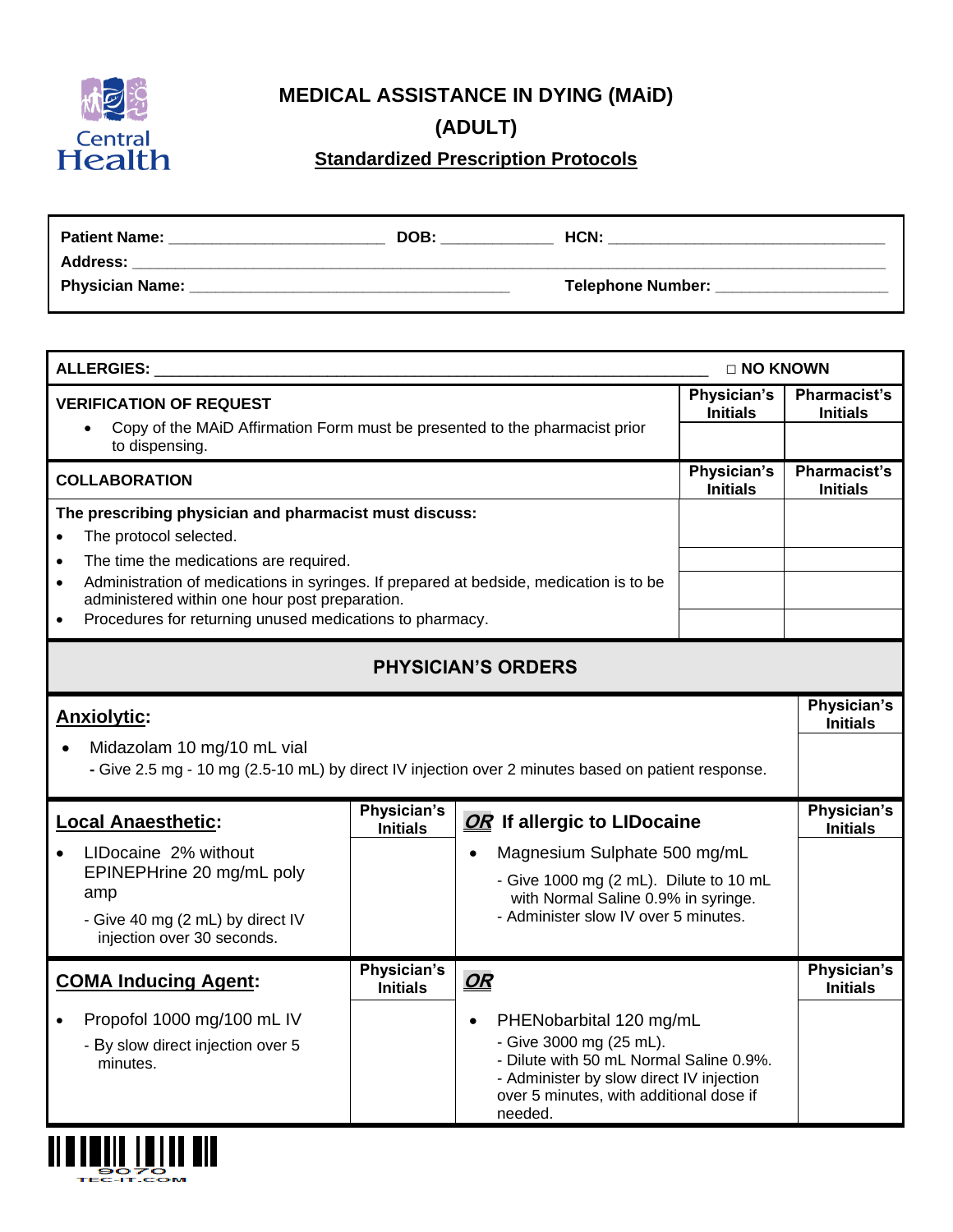| IV Flush: **Must be given before and after Neuromuscular Blocker Injection** |                                |                                                                 | Physician's<br><b>Initials</b> |
|------------------------------------------------------------------------------|--------------------------------|-----------------------------------------------------------------|--------------------------------|
| Normal Saline 0.9%<br>$\bullet$                                              |                                |                                                                 |                                |
| - 10 mL                                                                      |                                |                                                                 |                                |
| <b>Neuromuscular Blocker</b><br>Injection:                                   | Physician's<br><b>Initials</b> | <u>OR</u><br>if ROCuronium is not available                     | Physician's<br><b>Initials</b> |
| ROCuronium bromide 10<br>mg/mL                                               |                                | Cisatracurium 2mg/mL<br>- Give 30 mg (15 mL) by rapid direct IV |                                |
| - Give 200 mg (20 mL) by rapid<br>direct IV injection.                       |                                | injection.                                                      |                                |
| IV Flush: **Must be given before and after Neuromuscular Blocker Injection** |                                |                                                                 |                                |
| Normal Saline 0.9%                                                           |                                |                                                                 |                                |
| - 10 mL                                                                      |                                |                                                                 |                                |

*Two kits are to be prepared. Unused medication is returned to Pharmacy by the physician within 48 hours.*

| Date: ____________________   |
|------------------------------|
|                              |
| Date: ______________________ |
|                              |
|                              |

*See Appendix – "Medications Used in MAiD" for specific details*

| <b>For Pharmacy Use Only:</b> |  |
|-------------------------------|--|
| Entered By: $\_\_$            |  |
| Checked By: __________        |  |



**FRM-PHA016**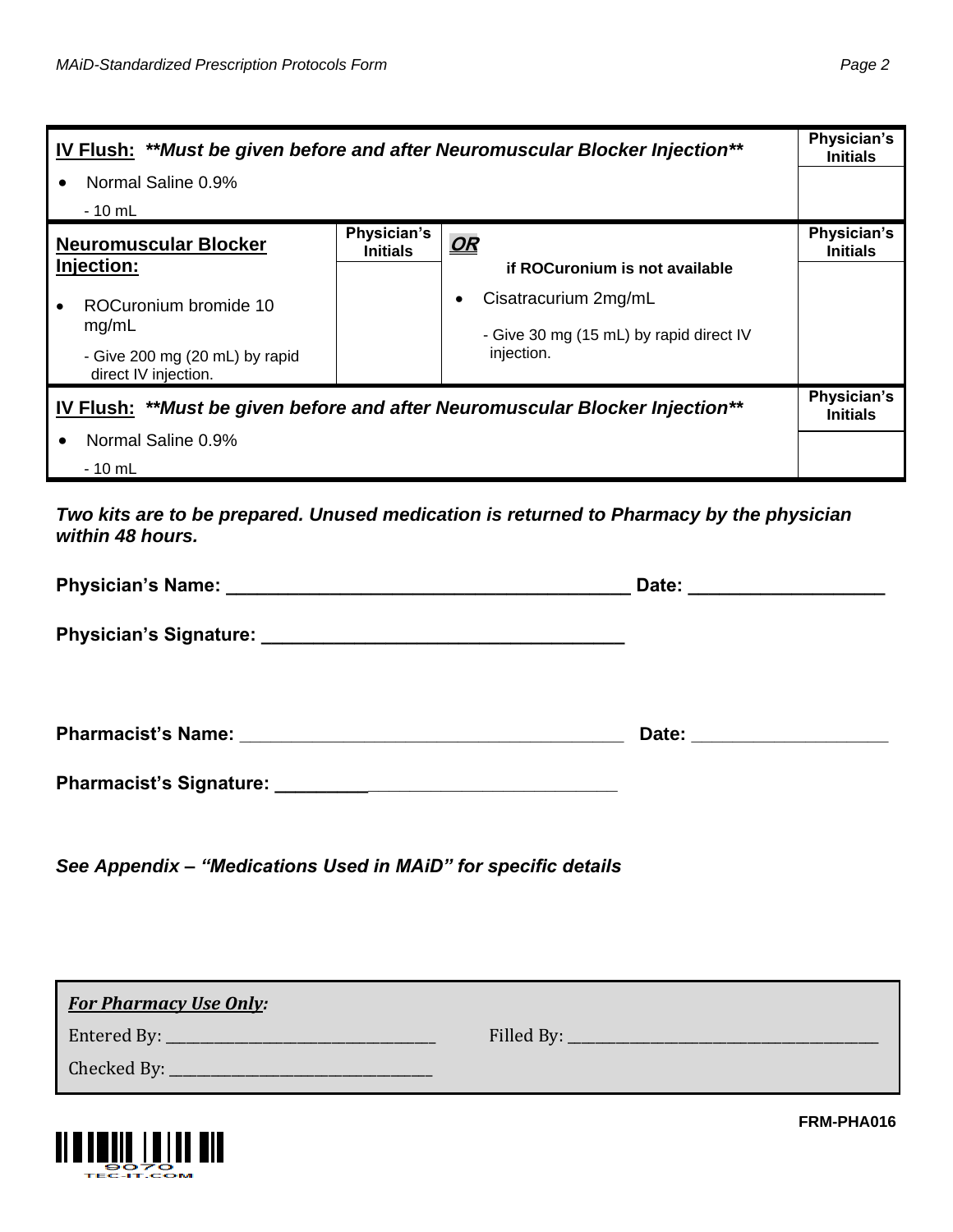# **Appendix Medications Used in MAiD**

### **1. ANXIOLYSIS**

Anxiolysis is by slow direct intravenous injection of midazolam and is indicated before coma induction.

#### *Table 1 Anxiolysis*

| ----------        |                                                                            |                                                |                                  |
|-------------------|----------------------------------------------------------------------------|------------------------------------------------|----------------------------------|
|                   | <b>DOSAGE BASED ON</b><br><b>PATIENT STATUS</b>                            | <b>ROUTE AND DURATION</b><br>OF ADMINISTRATION | <b>ONSET OF</b><br><b>ACTION</b> |
| Midazolam 1 mg/mL | 2.5 to 10 mg (2.5 to 10 mL)<br>to be titrated based on<br>patient response | Direct IV injection, over 2<br>minutes         | 3 to 5 minutes                   |

#### **2. LOCAL ANESTHETIC USE**

Intravenous injection of these medications is often painful and an injection of parenteral lidocaine without epinephrine or, if there is a known allergy to lidocaine, an injection of magnesium sulfate, must be given first.

*Table 2 Local Anesthetic Use*

| <b>MEDICATION</b>                                        | <b>DOSAGE</b>                                              | <b>ROUTE OF</b><br><b>ADMINISTRATION</b> | <b>DURATION OF</b><br><b>ADMINSTRATION</b> | <b>EXPECTED</b><br><b>EFFECTS</b> |
|----------------------------------------------------------|------------------------------------------------------------|------------------------------------------|--------------------------------------------|-----------------------------------|
| Parenteral<br>LIDocaine 2% without<br><b>EPINEPHrine</b> | 40 mg<br>(2 mL)                                            | Direct IV Injection                      | 30 Seconds                                 | Local<br>Analgesia                |
| <b>OR, if allergy to lidocaine</b>                       |                                                            |                                          |                                            |                                   |
| <b>Magnesium Sulfate</b><br>500 mg/mL                    | 1000 mg<br>(2 mL)<br>(dilute to 10<br>mL with NaCl<br>0.9% | Slow Direct IV<br>Injection              | 5 Minutes                                  | Local<br>Analgesia                |

#### **3. ARTIFICIAL COMA INDUCTION**

An artificial coma that is deep enough to prevent the patient from feeling the effects of the neuromuscular blocker must be induced. With the products and dosages recommended in this protocol, the risk of loss of consciousness being inadequate or too brief is very low.

The medications used to induce an artificial coma are either a general anesthetic such as propofol or a barbiturate such as phenobarbital.